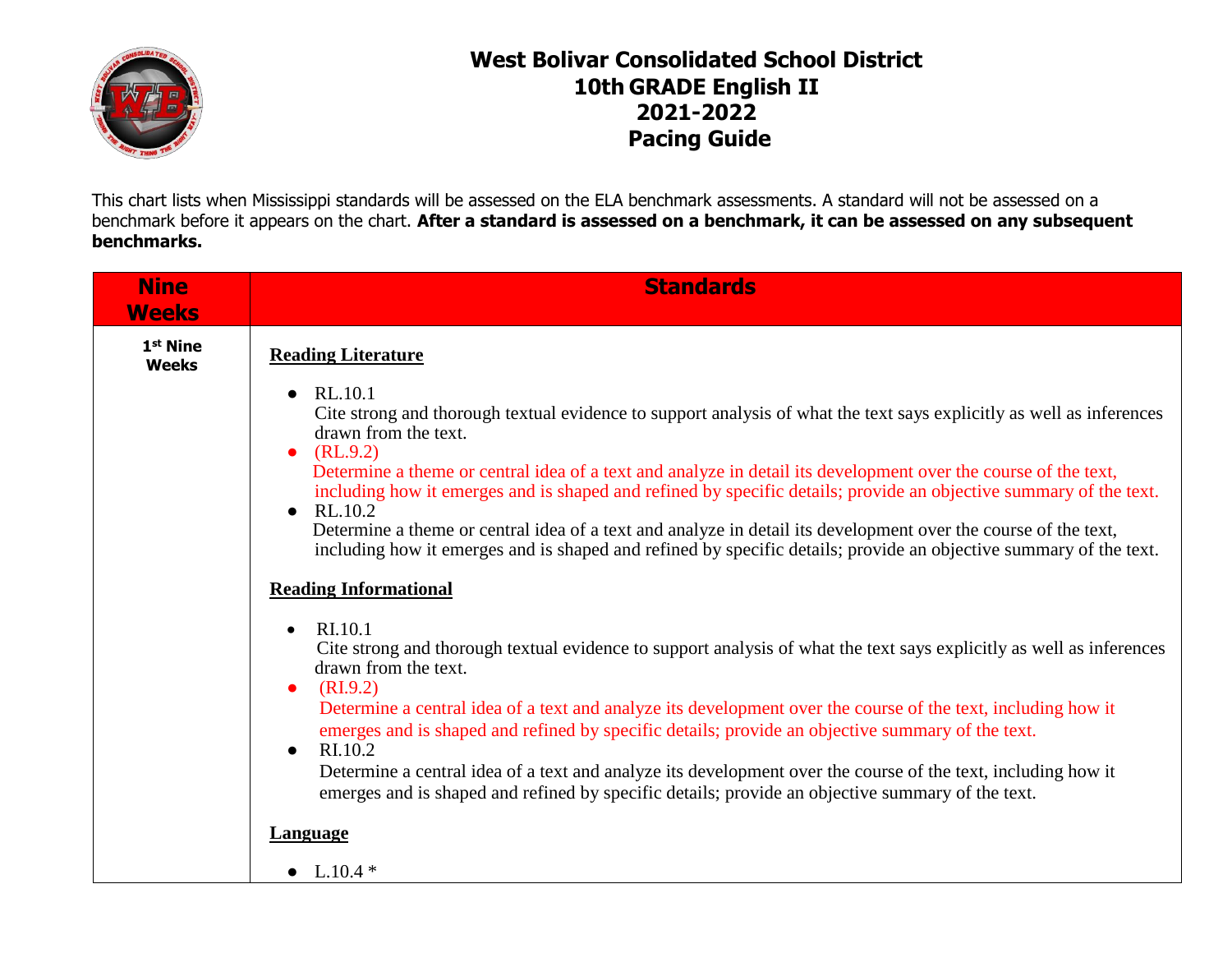| Determine or clarify the meaning of unknown and multiple-meaning words and phrases based on grades 9–10                                                                                                                                                            |
|--------------------------------------------------------------------------------------------------------------------------------------------------------------------------------------------------------------------------------------------------------------------|
| reading and content, choosing flexibly from a range of strategies.                                                                                                                                                                                                 |
| $L.10.4a*$                                                                                                                                                                                                                                                         |
| Use context (e.g., the overall meaning of a sentence, paragraph, or text; a word's position or function in a<br>sentence) as a clue to the meaning of a word or phrase.                                                                                            |
| L.10.4 <sub>b</sub>                                                                                                                                                                                                                                                |
| Identify and correctly use patterns of word changes that indicate different meanings or parts of speech (e.g.,<br>analyze, analysis, analytical; advocate, advocacy).                                                                                              |
| L.10.4c                                                                                                                                                                                                                                                            |
| Consult general and specialized reference materials (e.g., dictionaries, glossaries, thesauruses), both print and<br>digital, to find the pronunciation of a word or determine or clarify its precise meaning, its part of speech, or its<br>etymology.            |
| $\bullet$ L.10.4d<br>Verify the preliminary determination of the meaning of a word or phrase (e.g., by checking the inferred meaning<br>in context or in a dictionary).                                                                                            |
| • $L.10.1*$<br>Demonstrate command of the conventions of standard English grammar and usage when writing or speaking.<br>$\bullet$ L.10.1a.<br>Use parallel structure.*                                                                                            |
| $L.10.1b$ .<br>$\bullet$                                                                                                                                                                                                                                           |
| Use various types of phrases (noun, verb, adjectival, adverbial, participial, prepositional, absolute) and clauses<br>(independent, dependent; noun, relative, adverbial) to convey specific meanings and add variety and interest to<br>writing or presentations. |
| <b>Writing</b>                                                                                                                                                                                                                                                     |
| • $W.10.3*$                                                                                                                                                                                                                                                        |
| Write narratives to develop real or imagined experiences or events using effective technique, well-chosen details,<br>and well-structured event sequences.                                                                                                         |
| $\bullet$ W.10.3a                                                                                                                                                                                                                                                  |
| Engage and orient the reader by setting out a problem, situation, or observation, establishing one or multiple<br>point(s) of view, and introducing a narrator and/or characters; create a smooth progression of experiences or                                    |
| events.<br>W.10.3b                                                                                                                                                                                                                                                 |
| Use narrative techniques, such as dialogue, pacing, description, reflection, and multiple plot lines, to develop                                                                                                                                                   |
| experiences, events, and/or characters.<br>W.10.3c                                                                                                                                                                                                                 |
| Use a variety of techniques to sequence events so that they build on one another to create a coherent whole.<br>$\bullet$ W.10.3d                                                                                                                                  |
| Use precise words and phrases, telling details, and sensory language to convey a vivid picture of the experiences,<br>events, setting, and/or characters.                                                                                                          |
| $\bullet$ W.10.3e                                                                                                                                                                                                                                                  |
| Provide a conclusion that follows from and reflects on what is experienced, observed, or resolved over the course of                                                                                                                                               |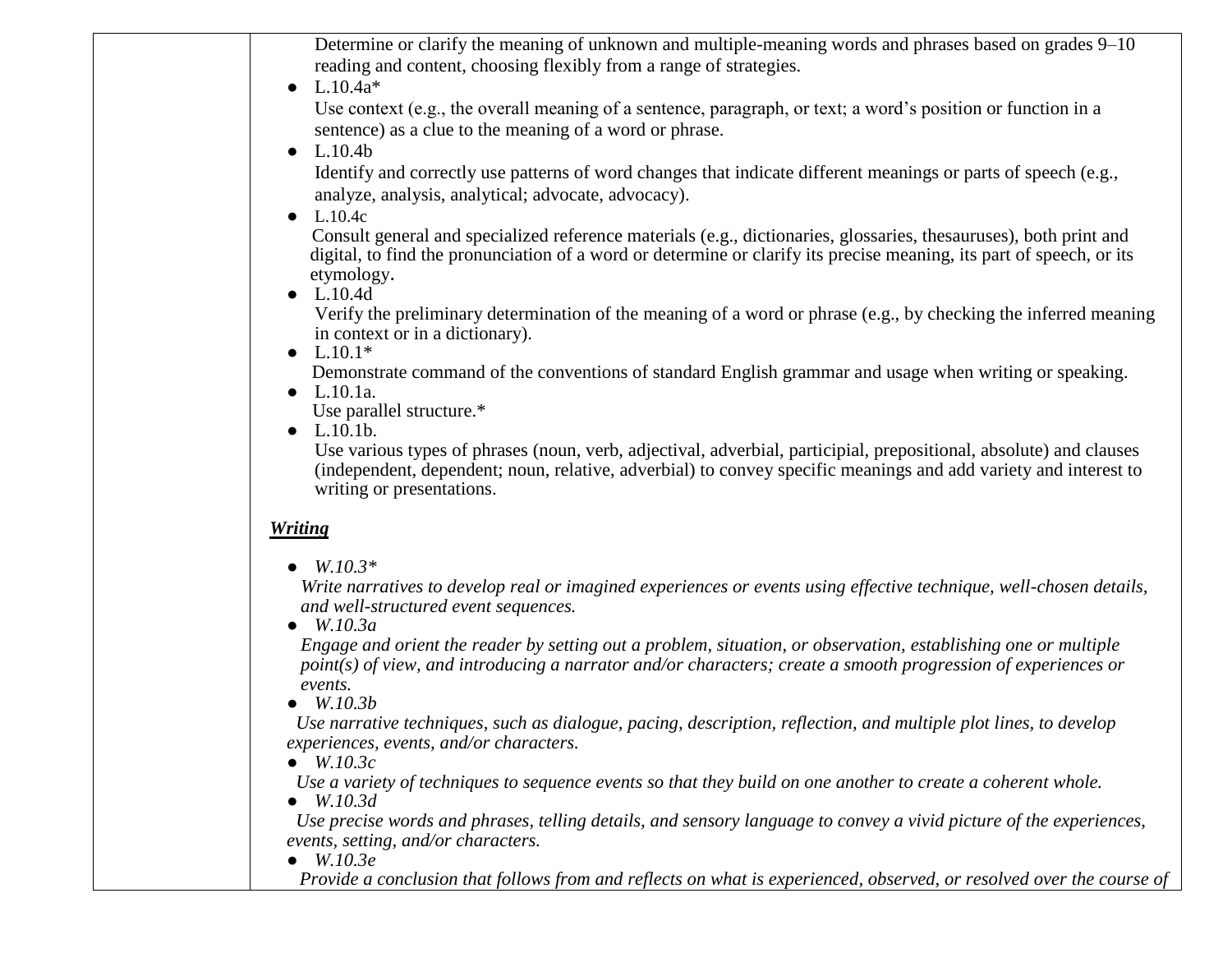|                          | the narrative.                                                                                                                                                                                                                                                                                                                                                                                                                                                                                                                                                                                                                                                                                                                                                                                                                                                                                                                                                                                                                                                                                                                                                                                                                                   |
|--------------------------|--------------------------------------------------------------------------------------------------------------------------------------------------------------------------------------------------------------------------------------------------------------------------------------------------------------------------------------------------------------------------------------------------------------------------------------------------------------------------------------------------------------------------------------------------------------------------------------------------------------------------------------------------------------------------------------------------------------------------------------------------------------------------------------------------------------------------------------------------------------------------------------------------------------------------------------------------------------------------------------------------------------------------------------------------------------------------------------------------------------------------------------------------------------------------------------------------------------------------------------------------|
| 2nd Nine<br><b>Weeks</b> | <b>Reading Literature</b>                                                                                                                                                                                                                                                                                                                                                                                                                                                                                                                                                                                                                                                                                                                                                                                                                                                                                                                                                                                                                                                                                                                                                                                                                        |
|                          | • $RL.10.3$<br>Analyze how complex characters (e.g., those with multiple or conflicting motivations) develop over the course of a<br>text, interact with other characters, and advance the plot or develop the theme.<br>RL.10.4<br>$\bullet$<br>Determine the meaning of words and phrases as they are used in the text, including figurative and connotative<br>meanings; analyze the cumulative impact of specific word choices on meaning and tone (e.g., how the language<br>evokes a sense of time and place; how it sets a formal or informal tone).<br>• $(RL.9.5)$<br>Analyze how an author's choices concerning how to structure a text, order events within it (e.g., parallel plots), and<br>manipulate time (e.g., pacing, flashbacks) create such effects as mystery, tension, or surprise.<br>RL.10.5<br>$\bullet$<br>Analyze how an author's choices concerning how to structure a text, order events within it (e.g., parallel plots),<br>and manipulate time (e.g., pacing, flashbacks) create such effects as mystery, tension, or surprise.                                                                                                                                                                                  |
|                          | <b>Reading Informational</b>                                                                                                                                                                                                                                                                                                                                                                                                                                                                                                                                                                                                                                                                                                                                                                                                                                                                                                                                                                                                                                                                                                                                                                                                                     |
|                          | (RI.9.3)<br>$\bullet$<br>Analyze how the author unfolds an analysis or series of ideas or events, including the order in which the points are<br>made, how they are introduced and developed, and the connections that are drawn between them.<br>RI.10.3<br>$\bullet$<br>Analyze how the author unfolds an analysis or series of ideas or events, including the order in which the points are<br>made, how they are introduced and developed, and the connections that are drawn between them.<br>RI.10.4<br>$\bullet$<br>Determine the meaning of words and phrases as they are used in a text, including figurative, connotative, and<br>technical meanings; analyze the cumulative impact of specific word choices on meaning and tone (e.g., how the<br>language of a court opinion differs from that of a newspaper).<br>(RI.9.5)<br>$\bullet$<br>Analyze in detail how an author's ideas or claims are developed and refined by particular sentences, paragraphs, or<br>larger portions of a text (e.g., a section or chapter).<br>RI.10.5<br>$\bullet$<br>Analyze in detail how an author's ideas or claims are developed and refined by particular sentences, paragraphs, or<br>larger portions of a text (e.g., a section or chapter). |
|                          | <b>Language</b>                                                                                                                                                                                                                                                                                                                                                                                                                                                                                                                                                                                                                                                                                                                                                                                                                                                                                                                                                                                                                                                                                                                                                                                                                                  |
|                          | $L.10.1*$<br>Demonstrate command of the conventions of standard English grammar and usage when writing or speaking.<br>L.10.1a.<br>$\bullet$                                                                                                                                                                                                                                                                                                                                                                                                                                                                                                                                                                                                                                                                                                                                                                                                                                                                                                                                                                                                                                                                                                     |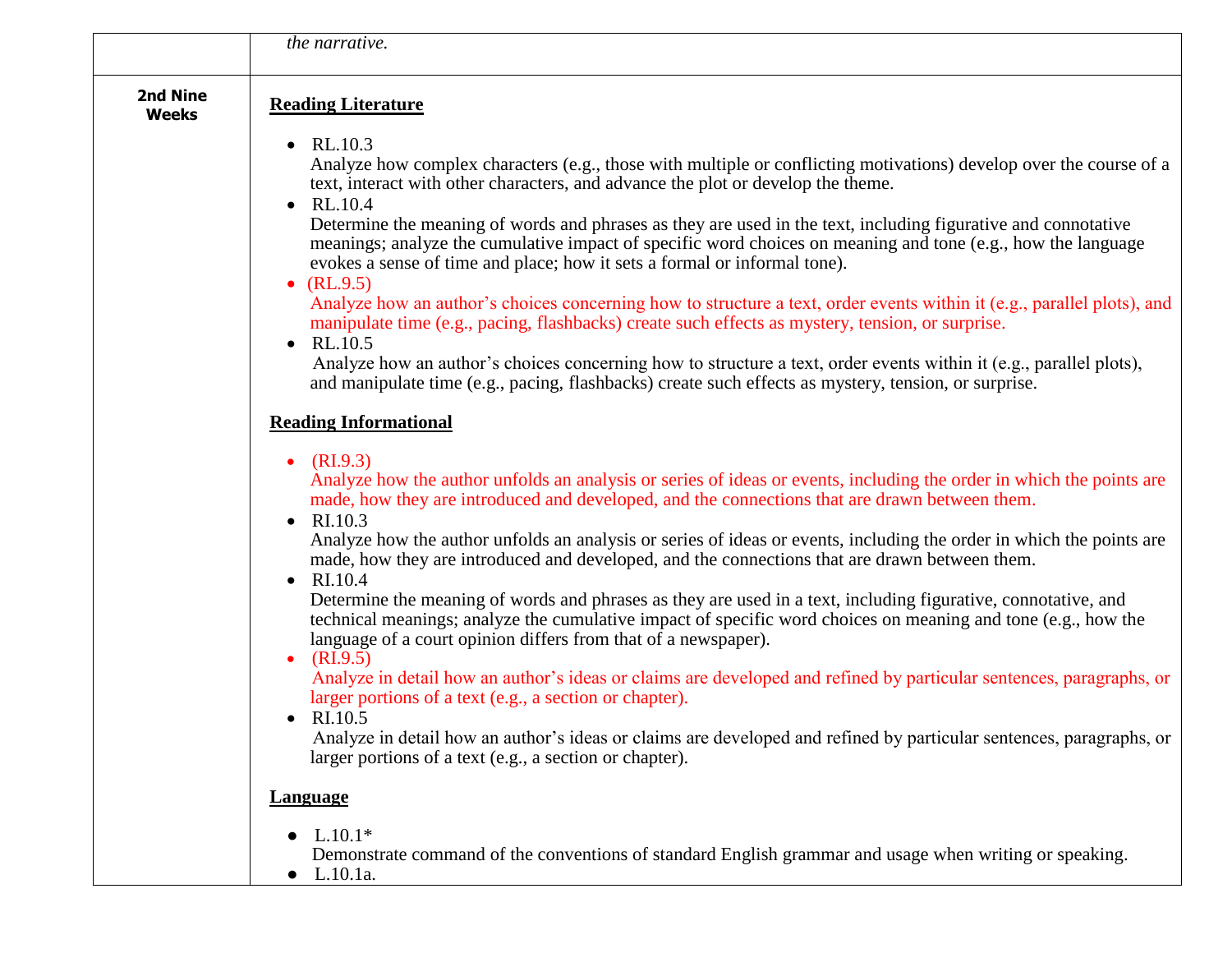Use parallel structure.\*

● L.10.1b.

 Use various types of phrases (noun, verb, adjectival, adverbial, participial, prepositional, absolute) and clauses (independent, dependent; noun, relative, adverbial) to convey specific meanings and add variety and interest to writing or presentations.

 $-L.10.2$ 

 Demonstrate command of the conventions of standard English capitalization, punctuation, and spelling when writing.

• L.10.2a.

Use a semicolon (and perhaps a conjunctive adverb) to link two or more closely related independent clauses.

 $-L.10.2b.$ 

Use a colon to introduce a list or quotation.

 $-L.10.2c.$ 

Spell correctly.

 $-L.10.3$ 

 Apply knowledge of language to understand how language functions in different contexts, to make effective choices for meaning or style, and to comprehend more fully when reading or listening.

 $\bullet$  L.10.3a.

Write and edit work so that it conforms to the guidelines in a style manual (e.g., MLA Handbook, Turabian's Manual for Writers) appropriate for the discipline and writing type.

## *Writing*

*W.10.2\**

*Write informative/explanatory texts to examine a topic and convey ideas, concepts, and information through the selection, organization, and analysis of relevant content.*

*W.10.2a*

*Introduce a topic; organize complex ideas, concepts, and information to make important connections and distinctions; include formatting (e.g., headings), graphics (e.g., figures, tables), and multimedia when useful to aiding comprehension.*

*W.10.2b*

*Develop the topic with well-chosen, relevant, and sufficient facts, extended definitions, concrete details, quotations, or other information and examples appropriate to the audience's knowledge of the topic.*

*W.10.2c*

*Use appropriate and varied transitions to link the major sections of the text, create cohesion, and clarify the relationships among complex ideas and concepts.*

*W.10.2d*

 *Use precise language and domain-specific vocabulary to manage the complexity of the topic.*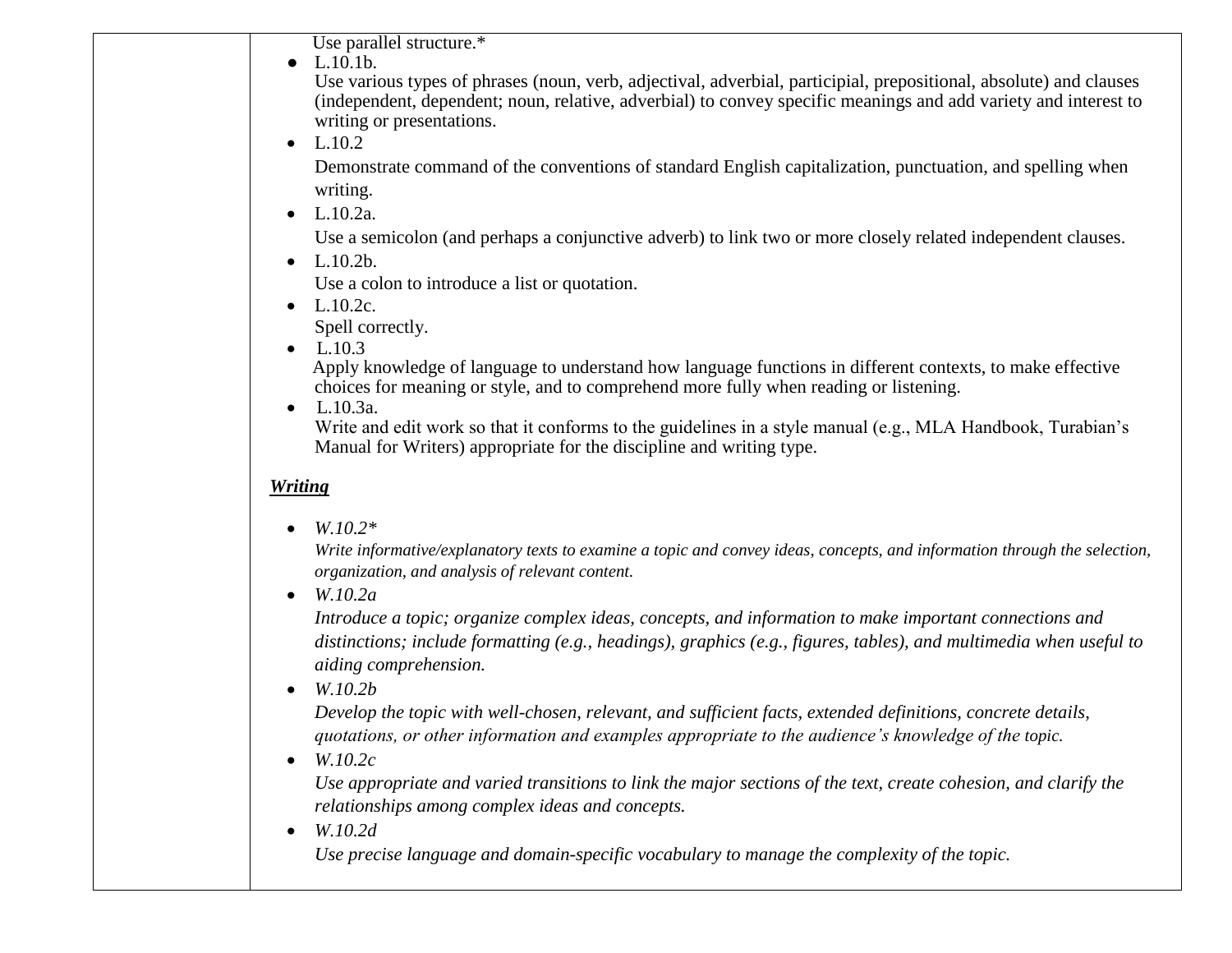|                          | W.10.2e<br>$\bullet$<br>Establish and maintain a formal style and objective tone while attending to the norms and conventions of the<br>discipline in which they are writing.                                                                                                                                                                                                                        |
|--------------------------|------------------------------------------------------------------------------------------------------------------------------------------------------------------------------------------------------------------------------------------------------------------------------------------------------------------------------------------------------------------------------------------------------|
|                          | W.10.2f<br>$\bullet$<br>Provide a concluding statement or section that follows from and supports the information or explanation<br>presented (e.g., articulating implications or the significance of the topic).                                                                                                                                                                                     |
| 3rd Nine<br><b>Weeks</b> | <b>Reading Literature</b>                                                                                                                                                                                                                                                                                                                                                                            |
|                          | RL.10.6<br>$\bullet$<br>Analyze a particular point of view or cultural experience reflected in a work of literature from outside the United<br>States, drawing on a wide reading of world literature.                                                                                                                                                                                                |
|                          | RL.10.7<br>$\bullet$<br>Analyze the representation of a subject or a key scene in two different artistic mediums, including what is<br>emphasized or absent in each treatment (e.g., Auden's "Musée des Beaux Arts" and Breughel's Landscape with<br>the Fall of Icarus).                                                                                                                            |
|                          | <b>Reading Informational</b>                                                                                                                                                                                                                                                                                                                                                                         |
|                          | RI.10.6<br>$\bullet$<br>Determine an author's point of view or purpose in a text and analyze how an author uses rhetoric to advance that<br>point of view or purpose.<br>RI.10.7<br>Analyze various accounts of a subject told in different mediums (e.g., a person's life story in both print and<br>multimedia), determining which details are emphasized in each account.<br>RI.10.8<br>$\bullet$ |
|                          | Delineate and evaluate the argument and specific claims in a text, assessing whether the reasoning is valid and<br>the evidence is relevant and sufficient; identify false statements and fallacious reasoning.                                                                                                                                                                                      |
|                          | <b>Writing</b>                                                                                                                                                                                                                                                                                                                                                                                       |
|                          | $W.10.1*$<br>Write arguments to support claims in an analysis of substantive topics or texts, using valid reasoning and relevant<br>and sufficient evidence.<br>W.10.1a<br>Introduce precise claim(s), distinguish the claim(s) from alternate or opposing claims, and create an organization                                                                                                        |
|                          | that establishes clear relationships among claim(s), counterclaims, reasons, and evidence<br>W.10.1b<br>$\bullet$                                                                                                                                                                                                                                                                                    |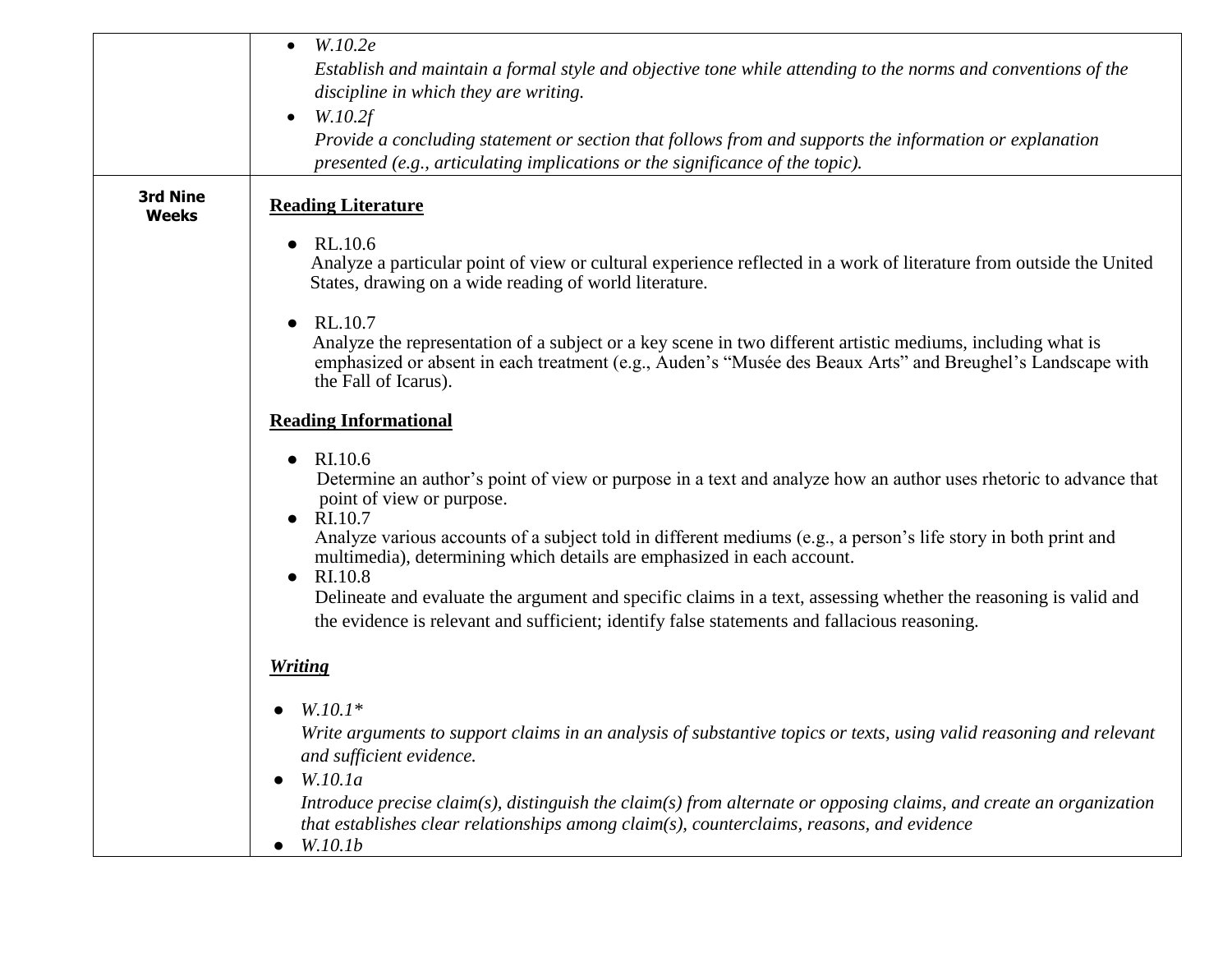|                 | Develop claim( $s$ ) and counterclaims fairly, supplying evidence for each while pointing out the strengths and<br>limitations of both in a manner that anticipates the audience's knowledge level and concerns.<br>$\bullet$ W.10.1c                                           |
|-----------------|---------------------------------------------------------------------------------------------------------------------------------------------------------------------------------------------------------------------------------------------------------------------------------|
|                 | Use words, phrases, and clauses to link the major sections of the text, create cohesion, and clarify the relationships<br>between claim(s) and reasons, between reasons and evidence, and between claim(s) and counterclaims.<br>$\bullet$ W.10.1d                              |
|                 | Establish and maintain a formal style and objective tone while attending to the norms and conventions of the<br>discipline in which they are writing.<br>W.10.1e<br>$\bullet$                                                                                                   |
|                 | Provide a concluding statement or section that follows from and supports the argument presented.                                                                                                                                                                                |
|                 | <b>Language</b><br>• $L.10.1*$                                                                                                                                                                                                                                                  |
|                 | Demonstrate command of the conventions of standard English grammar and usage when writing or speaking.<br>$L.10.1b$ .                                                                                                                                                           |
|                 | Use various types of phrases (noun, verb, adjectival, adverbial, participial, prepositional, absolute) and clauses<br>(independent, dependent; noun, relative, adverbial) to convey specific meanings and add variety and interest to<br>writing or presentations.<br>$-L.10.2$ |
|                 | Demonstrate command of the conventions of standard English capitalization, punctuation, and spelling when<br>writing.<br>$-L.10.2c.$                                                                                                                                            |
|                 | Spell correctly.                                                                                                                                                                                                                                                                |
|                 | $-L.10.3$<br>Apply knowledge of language to understand how language functions in different contexts, to make effective<br>choices for meaning or style, and to comprehend more fully when reading or listening.                                                                 |
|                 | • $L.10.3a$ .<br>Write and edit work so that it conforms to the guidelines in a style manual (e.g., MLA Handbook, Turabian's<br>Manual for Writers) appropriate for the discipline and writing type.                                                                            |
| <b>4th Nine</b> | <b>Reading Literature</b>                                                                                                                                                                                                                                                       |
| <b>Weeks</b>    | (RL.9.9)<br>Analyze how an author draws on and transforms source material in a specific work (e.g., how Shakespeare treats a<br>theme or topic from Ovid or the Bible or how a later author draws on a play by Shakespeare).<br>RL.10.9<br>$\bullet$                            |
|                 | Analyze how an author draws on and transforms source material in a specific work (e.g., how Shakespeare treats a<br>theme or topic from Ovid or the Bible or how a later author draws on a play by Shakespeare).                                                                |
|                 | <b>Reading Informational</b>                                                                                                                                                                                                                                                    |
|                 |                                                                                                                                                                                                                                                                                 |